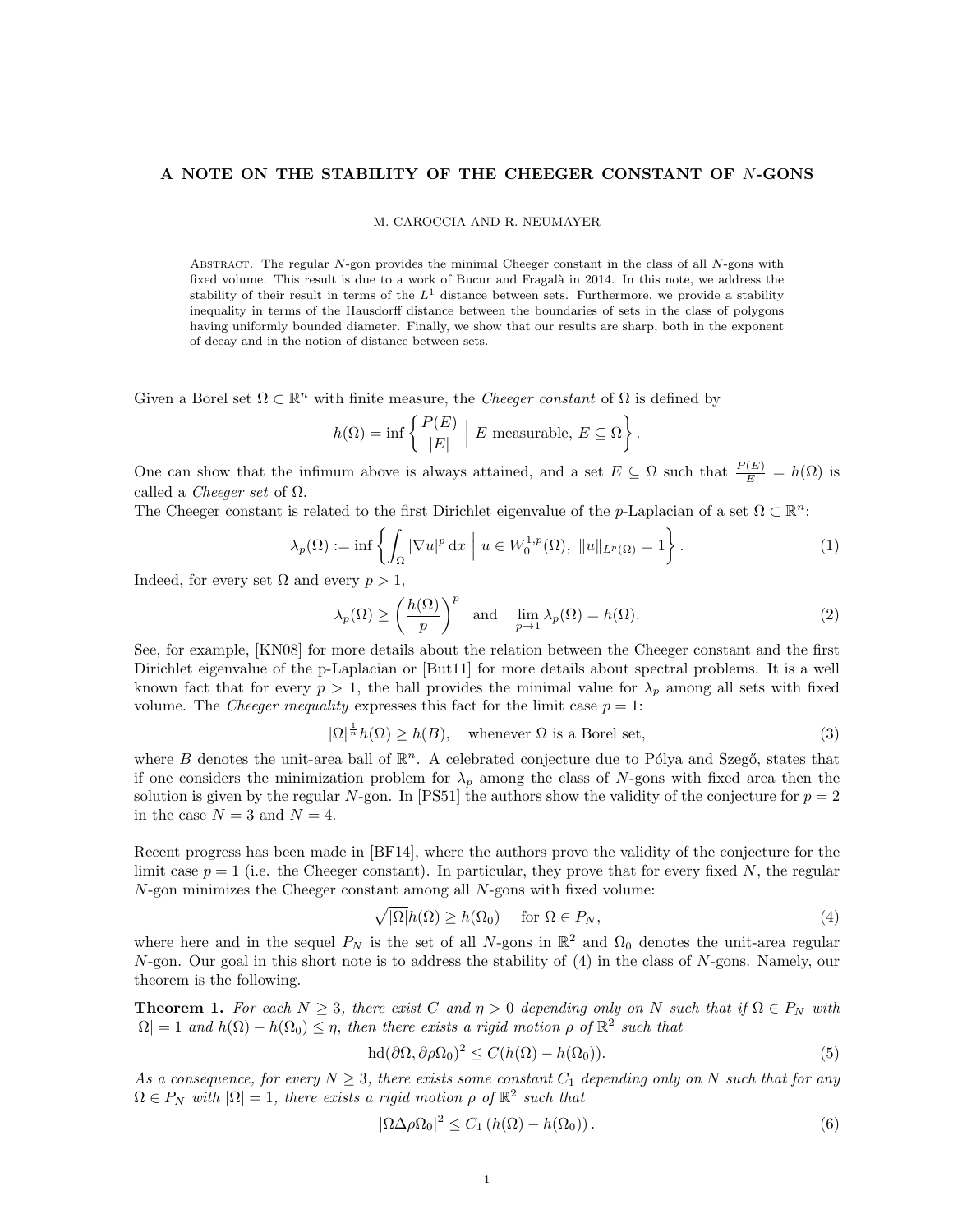Moreover, for every  $M > 0$ , there exists a constant  $C_2$  depending on N and M such that for any  $\Omega \in P_N$ with  $diam(\Omega) < M$  and  $|\Omega| = 1$ , the following holds:

$$
hd(\partial\Omega, \partial\rho\Omega_0)^2 \le C_2 \left( h(\Omega) - h(\Omega_0) \right),\tag{7}
$$

where  $\rho$  is a suitable rigid motion of  $\mathbb{R}^2$ .

Here  $hd(\cdot, \cdot)$  denotes the Hausdorff distance between sets. As we will show below, in general we cannot expect to have stability in the form of (5) when  $h(\Omega)$  is far from being optimal, as the Cheeger constant does not detect the presence of small tentacles (see Figure 1), even in the class of N-gons.

Before moving on to the proof of Theorem 1, for sake of completeness we briefly retrieve results, definitions, and terminology that we use from [KLR06] and [BF14]. For a convex subset  $\Omega \subseteq \mathbb{R}^2$  there exists a unique Cheeger set C with the following characterization:  $C = \Omega^{(i)} \oplus B_R$ , where  $R = \frac{1}{h(\Omega)}$  and

$$
\Omega^{(i)} = \{ x \in \Omega \mid \text{dist}(x, \partial \Omega) > R \}
$$

is called the *inner parallel set of*  $\Omega$ . Here, given two sets E and F,  $E \oplus F = \{x + y \mid x \in E, y \in F\}$ . An N-gon  $\Omega$  is called *Cheeger regular* if the boundary of its Cheeger set touches all N sides of  $\Omega$ . In [KLR06], it is shown that if a set  $\Omega \in P_N$  is convex and Cheeger regular, then

$$
h(\Omega) = \frac{P(\Omega) + \sqrt{P(\Omega)^2 - 4\tau(\Omega)|\Omega|}}{2|\Omega|},\tag{8}
$$

where

$$
\tau(\Omega) = \sum_{i=1}^{N} \left[ \tan\left(\frac{\pi - \gamma_i}{2}\right) - \left(\frac{\pi - \gamma_i}{2}\right) \right]
$$

and where  $\{\gamma_i\}_{i=1}^N$  are the inner angles of the polygon. In the general case, the stability of the Cheeger inequality was obtained in [FMP09] as a consequence of the quantitative isoperimetric inequality for sets of finite perimeter ([FMP08], [FMP10], [CL12]). As in the general case, Theorem 1 is a consequence of the stability of the polygonal isoperimetric inequality, proved in [IN14]. More precisely, we make use of the following proposition proved in [CM14] as a consequence of [IN14].

**Proposition 2.** For every  $N \geq 3$ , there exists a positive constant C depending only on N with the following property: for every convex unit-area  $\Omega \in P_N$ , there exists a rigid motion  $\rho$  of  $\mathbb{R}^2$  such that

$$
\mathrm{hd}(\partial\Omega,\partial\rho\Omega_0)^2 \le C\,\left(P(\Omega)^2 - P(\Omega_0)^2\right). \tag{9}
$$

Finally, we recall the isoperimetric inequality for convex polygons, which states that, for every convex polygon Ω,

$$
\frac{P(\Omega)^2}{4|\Omega|} \ge \tau(\Omega) + \pi,\tag{10}
$$

with equality if and only if  $\Omega$  is a circumscribed polygon (namely a polygon for which the largest inscribed circle touches all of its sides).

In their paper, Bucur and Fragalà remark that in the case of simple convex polygons, the proof of their theorem becomes straightforward by exploiting the characterization of the Cheeger set for a convex bounded Borel set  $\Omega$  contained in [KLR06]. The same compactness argument used in [BF14] for the existence of minimizers shows that a minimizing sequence of the Cheeger constant converges in  $L^1_{loc}$  to the minimizer, and by the Bucur and Fragalà inequality, namely  $(4)$ , this minimizer is the regular  $N$ -gon. We are then able to take our sets to be convex, and tracing through the argument of Bucur and Fragalà in [BF14] and making use of Proposition 2, we achieve the proof.

Proof of Theorem 1. Notice that  $|\Omega \Delta \rho \Omega_0| \leq 2$  for all  $\Omega \subset \mathbb{R}^2$  with  $|\Omega| = 1$  and for every rigid motion  $\rho$  of  $\mathbb{R}^2$ , so inequality (6) follows immediately from (5) by choosing the constant to be sufficiently large. Furthermore, (7) is a consequence of (5). Indeed,

$$
hd(\partial E, \partial F) \leq diam(E) + diam(F),
$$

for two generic closed sets E and F in  $\mathbb{R}^2$  such that

$$
\partial E \cap \partial F \neq \emptyset. \tag{11}
$$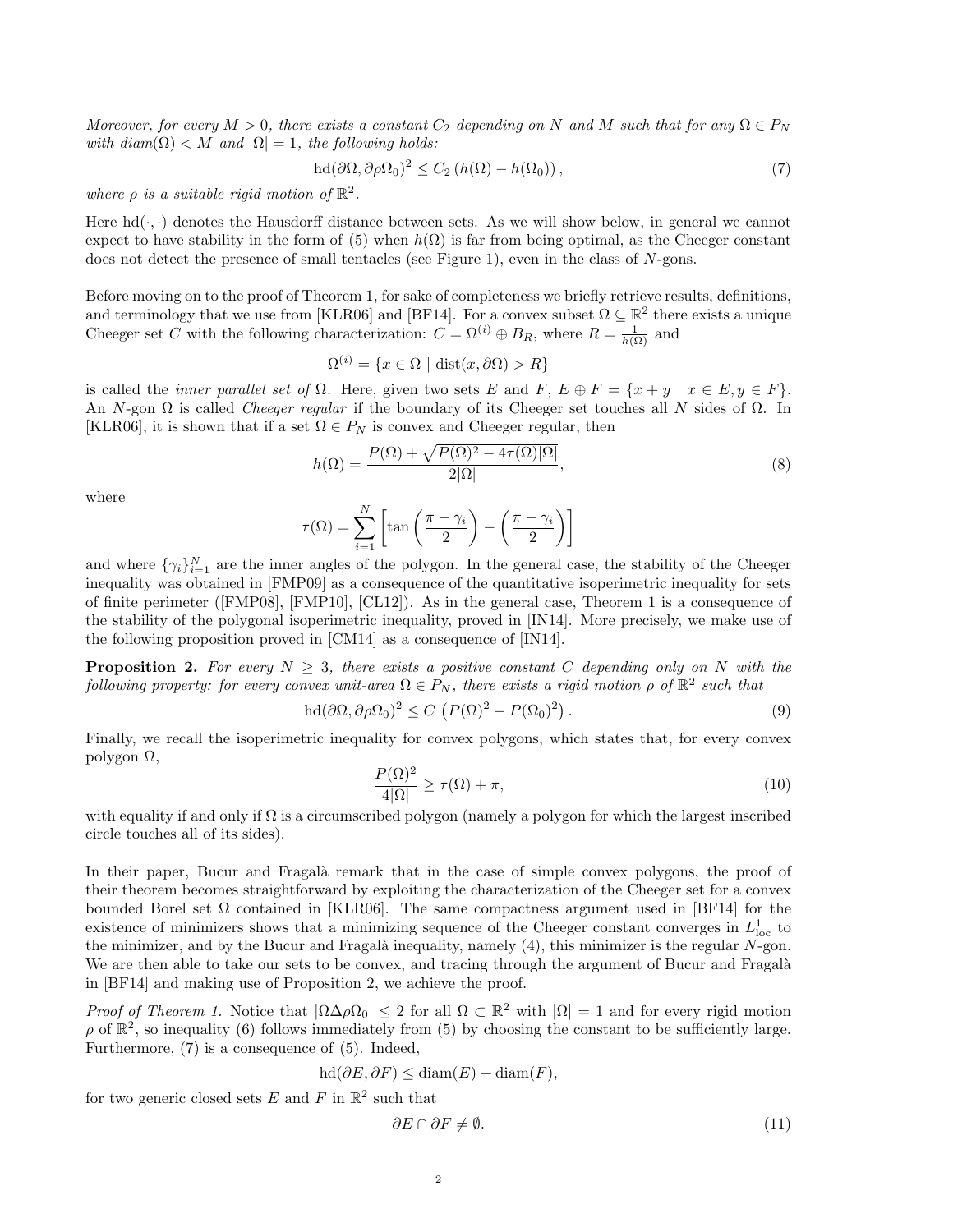Up to a translation, (11) holds for  $\Omega$  and  $\Omega_0$ ; this and the boundedness of the diameter imply that

$$
hd(\partial\Omega,\partial\Omega_0)\leq M+\text{diam}(\Omega_0),
$$

so by choosing the constant large enough depending on  $M$ , we obtain (7). Therefore let us focus on the proof of (5). We divide the proof into two steps.

Step 1: Qualitative stability. We prove that for every fixed  $\varepsilon > 0$  there exists  $\eta_0$  such that if  $\Omega$  is a unit-area N-gon with  $h(\Omega) - h(\Omega_0) < \eta_0$ , then for some rigid motion  $\rho$  of  $\mathbb{R}^2$ , we have  $h d(\partial \Omega, \partial \rho \Omega_0) < \varepsilon$ . Indeed, consider a sequence of unit-area N-gons  $\Omega_k$  such that  $h(\Omega_k) \to h(\Omega_0)$ . Following the compactness argument in Proposition 9 in [BF14], we obtain a subsequence of  $\Omega_k$  converging in  $L^1_{loc}$  to a limit  $\Pi$  with  $|\Pi| \leq 1$ . We let  $\Pi_0 = \sqrt{|\Pi|^{-1}}\Pi$ . Then, as shown in [BF14],

$$
h(\Pi_0) = \sqrt{|\Pi|}h(\Pi) \le \liminf_{k \to \infty} \sqrt{|\Pi|}h(\Omega_k) \le h(\Omega_0).
$$

On the other hand, by (4),

$$
h(\Omega_0)\leq h(\Pi_0).
$$

Therefore,  $\Pi_0 = \Omega_0$  up to a rigid motion, and so  $\Pi$  is a regular N-gon. Consider a ball  $B_R$  such that  $\Pi \subset\subset B_R$  and suppose that there is some subsequence of  $\Omega_k$  such that each  $\Omega_k$  has a vertex not contained in  $B_R$ . Then we conclude that  $\Pi$  must have at most  $N-1$  vertices, contradicting the fact that  $\Pi$  is a regular N-gon. Thus  $\Omega_k \subset B_R$  for k large, and, in particular,  $\Omega_k \to \Pi$  in  $L^1$ . Therefore  $|\Pi|=1$  and thus  $\Pi = \rho \Omega_0$  for some rigid motion  $\rho$ . If a bounded sequence of N-gons converges in  $L^1$  to an N-gon, then the boundaries converge in the Hausdorff distance, so

$$
\text{hd}(\partial\Omega_k, \partial\rho\Omega_0) \to 0
$$

and we achieve the proof of Step 1.

Step 2: Quantitative stability. Fix  $\varepsilon > 0$ , let  $\eta_0$  be the constant given from the Step 1 and let  $\Omega$  be a unit-area N-gon such that  $h(\Omega) - h(\Omega_0) < \eta$  for some  $\eta < \eta_0$  to be fixed. Thanks to Step 1 and because  $\Omega_0$  is convex, up to choosing an  $\varepsilon$  small enough,  $\Omega$  must be convex as well. Moreover, since  $\Omega_0$  is Cheeger regular,  $\Omega$  will also be Cheeger regular up to further decreasing  $\varepsilon$  and with a suitable choice of  $\eta$ . Indeed, we note that a sufficient condition for an N-gon to be Cheeger regular is for its inner parallel set to also be an N-gon. The inner parallel set  $\Omega^{(i)}$  have boundary given by

$$
\partial\Omega^{(i)} = \left\{ x \in \Omega \, \Big| \, d(x, \partial\Omega) = \frac{1}{h(\Omega)} \right\}.
$$

Therefore, since  $\text{hd}(\partial\Omega, \partial\Omega_0) \leq \varepsilon$  and  $h(\Omega) - h(\Omega_0) < \eta$  up to a rigid motion of  $\mathbb{R}^2$ :

$$
\mathrm{hd}\left(\partial\Omega^{(i)},\partial\Omega^{(i)}_0\right)\leq\omega(\varepsilon+\eta),
$$

for a continuous function  $\omega$  such that  $\omega(0_+) = 0$ . In particular, since the inner parallel set of  $\Omega_0$  is an N-gon, by choosing  $\varepsilon$  and  $\eta < \eta_0(\varepsilon)$  small enough, the previous arguments and Step 1 prove that  $\Omega$  is a convex, Cheeger regular N-gon. We are thus in the position to exploit (8), the characterization of the Cheeger constant for convex, Cheeger regular sets. We obtain the following:

$$
2(h(\Omega) - h(\Omega_0)) = P(\Omega) + \sqrt{P(\Omega)^2 - 4\tau(\Omega)} - P(\Omega_0) - \sqrt{P(\Omega_0)^2 - 4\tau(\Omega_0)}
$$
  
= 
$$
P(\Omega) - P(\Omega_0) + \sqrt{P(\Omega)^2 - 4\tau(\Omega)} - \sqrt{4\pi}
$$
  

$$
\ge P(\Omega) - P(\Omega_0),
$$
 (12)

where the final two lines both follow from (10). Moreover, we have

$$
P(\Omega) - P(\Omega_0) \ge c(P(\Omega)^2 - P(\Omega_0)^2)
$$
\n(13)

for  $\varepsilon$  small enough, because  $\text{hd}(\partial\Omega, \partial\Omega_0) \leq \varepsilon$  and thus  $P(\Omega) < 2P(\Omega_0)$ . Finally, Proposition 2 combined with  $(12)$  and  $(13)$  yields

$$
h(\Omega) - h(\Omega_0) \ge c \ \ln(\partial\Omega, \partial \rho \Omega_0)^2
$$

for  $c > 0$  where c depends only on N.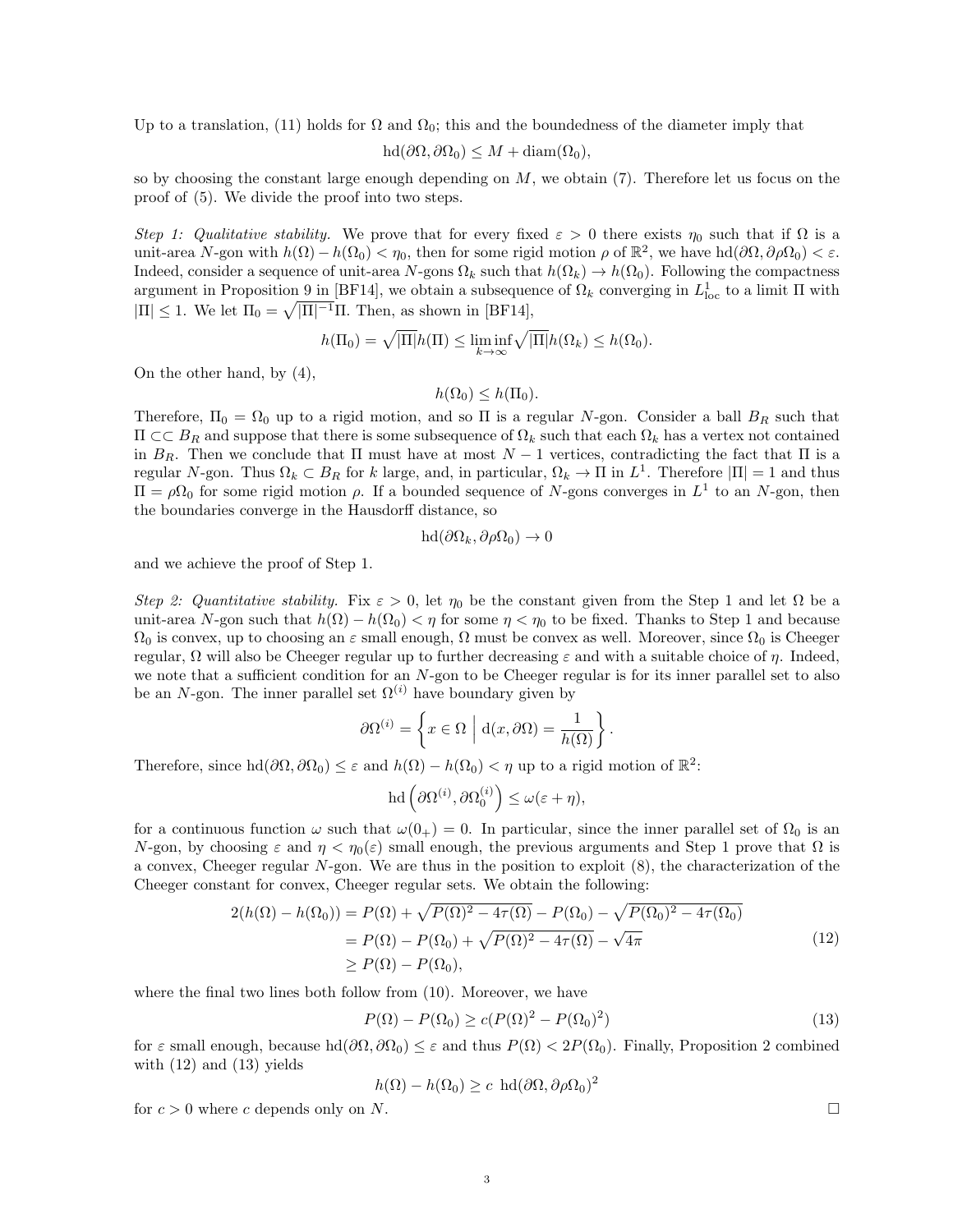

Figure 1. A sequence of hexagons with Cheeger constants uniformly bounded and diameters unbounded. In this case, the Cheeger deficit cannot control the Hausdorff distance from a unit-area regular hexagon.

**Remark 3.** We point out that (5) fails to hold when  $h(\Omega) - h(\Omega_0)$  is large, as the Cheeger constant does not detect behavior of the set away from where the Cheeger set lies. Consider  $N = 6$  for the sake of simplicity, and consider the following construction as in Figure 1. First obtain  $\tilde{\Omega}_k$  by cutting away a triangle of base  $\frac{1}{k}$  from a corner of a unit-area square S and replacing it with another triangle having the same base but with height k. Set  $\Omega_k := \frac{\tilde{\Omega}_k}{|\tilde{\Omega}_k|}$  and note that their Cheeger constants are uniformly bounded. Indeed, if  $C_0$  is the Cheeger set of S, then by construction,  $C_0 \subset \tilde{\Omega}_k$  for all k, and thus  $h(\tilde{\Omega}_k) \leq h(S)$ , so

$$
h(\Omega_k) = \sqrt{|\tilde{\Omega}_k|} h(\tilde{\Omega}_k) \le \sqrt{|\tilde{\Omega}_k|} h(S) \le \sqrt{\frac{3}{2}} h(S).
$$

On the other hand, clearly

 $\inf \{ \mathrm{hd}(\partial \Omega_k, \partial \rho \Omega_0) \mid \rho \text{ rigid motion of } \mathbb{R}^2 \} \to \infty.$ 



FIGURE 2. We choose a small perturbation of the regular hexagon  $H$  in an area-fixing way. Some easy calculations show that  $h(H_{\varepsilon}) - h(H) \approx c_0 A(\varepsilon)^2 = c_1 |H_{\varepsilon} \Delta H|^2 \approx c_2 \text{ hd}(\partial H_{\varepsilon}, \partial H)^2$ , where  $A(\varepsilon)$  denotes the areas bounded by the dotted lines. Thus yields the sharpness of (6) and (7).

Remark 4. We also underline that the exponent 2 in (6) and (7) cannot be improved, due to the sharpness of the quantitative isoperimetric inequality for polygons. Indeed, suppose that, for example, inequality (6) were to hold as

$$
f(|\Omega \Delta \rho \Omega_0|) \le C_1 \left( h(\Omega) - h(\Omega_0) \right),\tag{14}
$$

for some  $f(x)$ . Then by testing the inequality on a small area-fixing perturbations of the regular N-gon (as in figure 2) we immediately find that  $f(|\Omega_{\varepsilon} \Delta \rho \Omega_0|) \leq c |\Omega_{\varepsilon} \Delta \rho \Omega_0|^2$ .